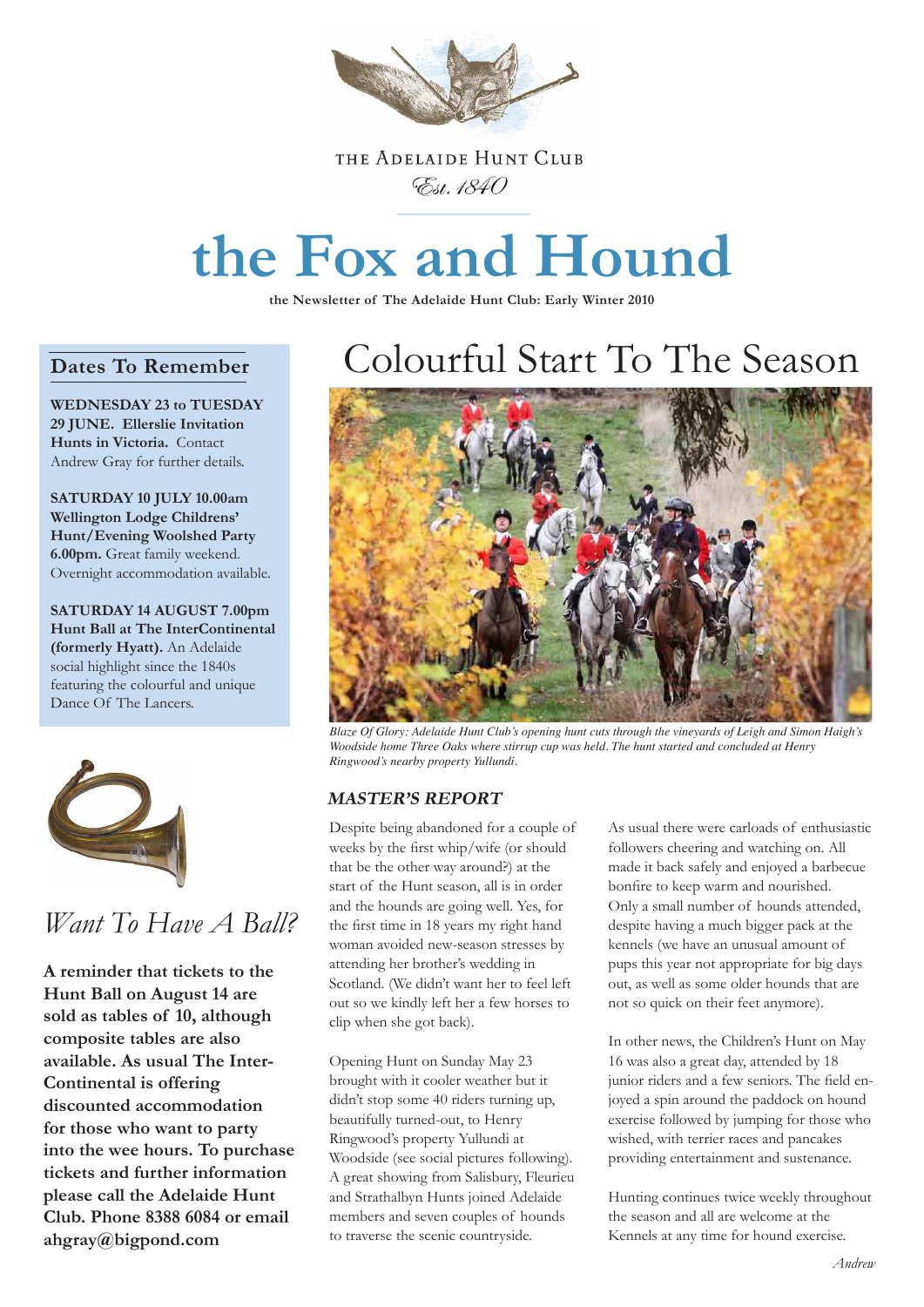### *Hooray For Hounds...And Their Sponsors*

**Hunting just wouldn't be the same without the amazing pack of Adelaide Hunt Club hounds. Following is the 2010 roll call and the very generous sponsors who support each hound. And for (almost) everything else you need to know about the hounds please see our special feature on page four.**



### *DOGS*

Balfour (Stephen Young); Wallace (Mark and Belinda Lindh); Walker (Lucy and Hamilton Walker); Noble (Hamish Woodcock); Norfolk (David Darke); Nickel (Chris Hocking's Bull Rentals); Potter (Richard and Sophie Mintz); Jockular (John Mc-Coy); Justice (Liz Holland-Clarke); Wetherby (Terry Clausen); Bishop (Phillip Archer); Biscuit (Michael Hayward/Ecoplus Water Tanks); Selkirk (Motorlab Pty Ltd); Lamington (Kai Pottharst/Carpet Burners); Lincoln (Oakbank Veterinary Centre); Lofty (Amanda and Wayne Dyer); Lancer (Frank Collard); Logic (Power Mower Services); Label (Two Hands Wines); Lucerne (Duncan and Oopy MacGillivray); Lignum (Ron Corso);

*(Dogs cont..)* Lager (Hagen Arms Hotel); Lattice; Woodman (Nick and Natalie Roberts).

### *BITCHES*

Boston (Wellington Hotel); Bracken (Phil Steer/Summit Airconditioning); Joplin (Graham Reynolds); Worship (Barbara Chapman); Berry (Fleurieu Hunt Club); Nettle (Wellington Road Veterinary Clinic); Nina (Bill Vis/ VIP Home Services); Possum (David Lindh); Portrait (Phil Capon); Painting (John and Gwen Havard); Sapphire (Jo and Clinton Alcock); Walford; Wilderness (Travis Tremellen); Wilga (Lee Cataldi); Willow (Mattens Saddlery); Whisper (David and Lynette McFarlane); Jigsaw (The McGregor Boys); Lotus (John Rowley); Shiver (Sharon and Skye Reeves); Scarlet (Margaret Lee); Saharah (Tom Galbraith); Salute (Bridget Lewis); Blossom (Annie McGregor); Bramble (Glenda Couch-Keen); Wiggle (Coopers Rural and Hardware); Wrinkle (Millie Brennan); Widget (Penny Galbraith); Lilac (Chris Verco); Lavender (The Bridge Hotel – Langhorne Creek); Lupin (Steve Milham and Family); Linen; Wonder (Bruce Dumbrell/Leader Products); Paper (Sydney Bickerton); Lisa; Lara (Oakbank Hotel).



### "I didn't fight my way to the top of the food chain to become a vegetarian"



207 Main Road, Oakbank SA 5243 Ph (08) 8388 4267 www.hoteloakbank.com.au



### Member Profile



### *Clinton Alcock*

**EARNS A CRUST AS:** Owner/operator of Grand West Insurance Brokers

**HOME TOWN:**  Adelaide

#### **HOME SUPPORT CREW:**

My lovely wife, Joey. I certainly wouldn't be hunting without her support

#### **CURRENT HORSE(S):**

Rose, an 18.2 Warmblood mare and Marg, a lovely Percheron cross

#### **STARTED RIDING:**

When I was 30…but I truly wish I had started much earlier

#### **WHAT LED TO HUNTING:**

Great friends Ron Harland and Pat Shaw, for which I am extremely grateful

#### **MOST MEMORABLE HUNT/WHY?:**

There are quite a few, for all the wrong reasons - I used to ride a crazy Warmblood that spent more time in the air than on the ground. The two best hunts, however, are probably this year's openings for Fleurieu and Adelaide. They were my first opening hunts and both horses went very well.

#### **DRINK OF CHOICE:**

An icy cold beer off the wood with mates or a big Noon's red.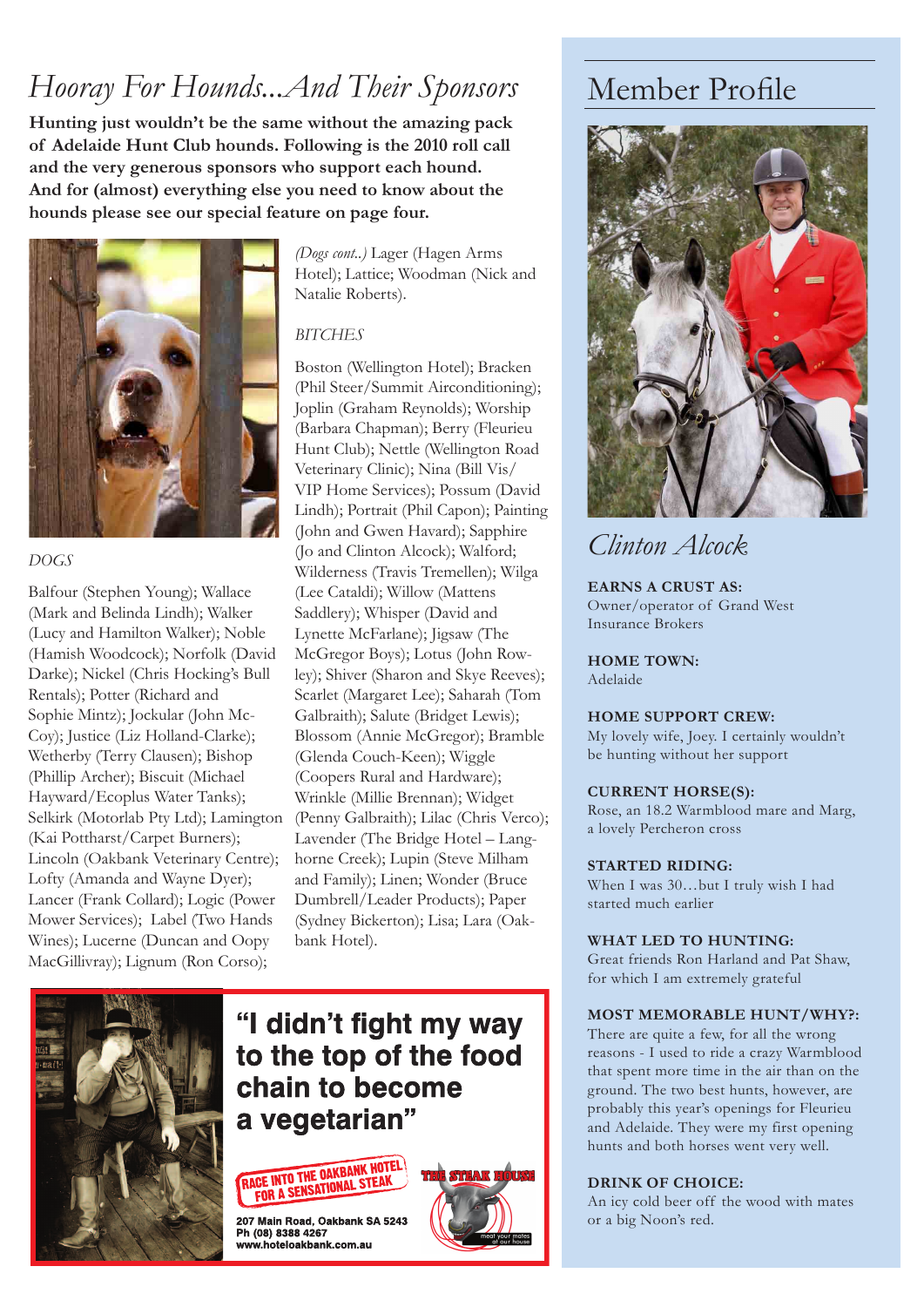









*THE OPENING HUNT IN PICTURES (clockwise, from top left): Long-time member Christobel Walton; Imogen, 2, with grandpa David Lindh; Jimmy Hailstone and his pony Pageant; Master Gray and Smudge lead the field over a cap; The crowd gathers for pre-hunt stirrup cup; Richard Cooper and Clinton Alcock having a chat; Greg Hailstone keeping steady on Bundy.*